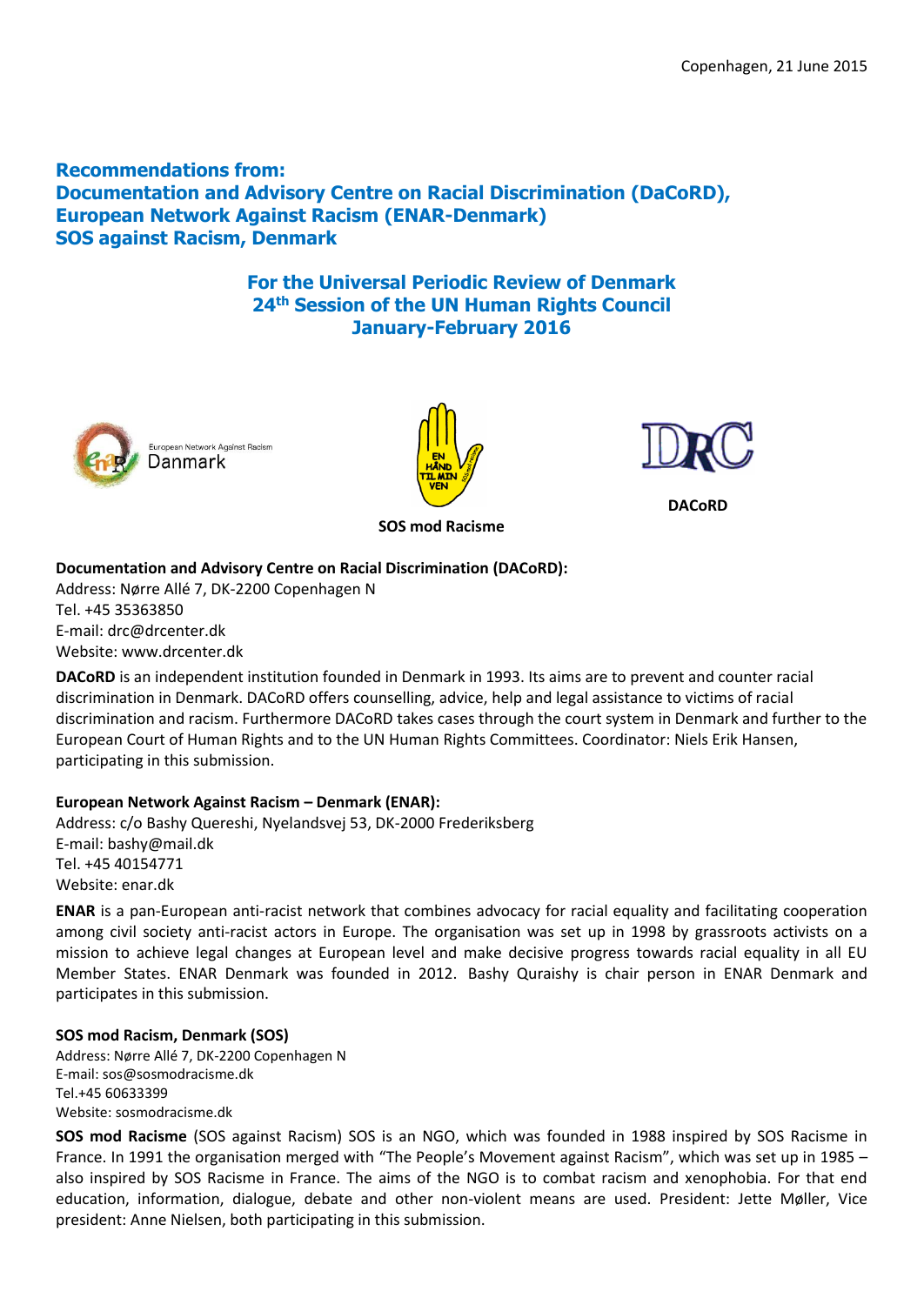# Contents

| 1.  | The Establishment of a board against ethnic and religious discrimination  3     |  |
|-----|---------------------------------------------------------------------------------|--|
| 2.  |                                                                                 |  |
| 3.  |                                                                                 |  |
| 4.  |                                                                                 |  |
| 5.  |                                                                                 |  |
| 6.  |                                                                                 |  |
|     |                                                                                 |  |
| 7.  | Registration of all cases of hate crimes based on the perception of the victim5 |  |
| 8.  |                                                                                 |  |
| 9.  |                                                                                 |  |
| 10. |                                                                                 |  |
| 11. |                                                                                 |  |
|     |                                                                                 |  |
| 12. |                                                                                 |  |
| 13. |                                                                                 |  |
|     |                                                                                 |  |
| 13. |                                                                                 |  |
| 14. |                                                                                 |  |
| 15. |                                                                                 |  |
|     |                                                                                 |  |
| 16. |                                                                                 |  |
|     |                                                                                 |  |
| 17. |                                                                                 |  |
|     |                                                                                 |  |
| 18. |                                                                                 |  |
| 19. |                                                                                 |  |
| 20. |                                                                                 |  |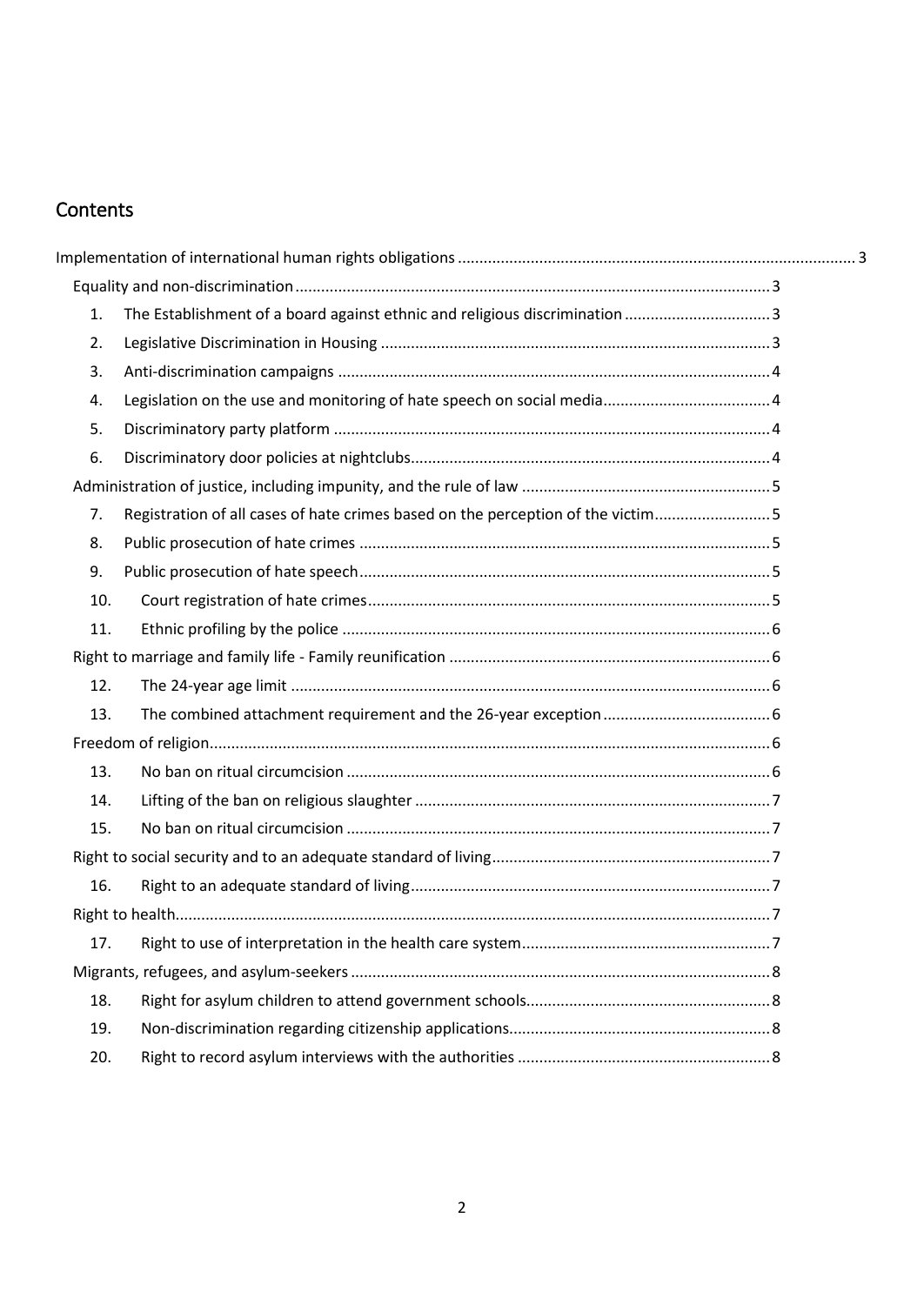# <span id="page-2-0"></span>**Implementation of international human rights obligations**

# <span id="page-2-1"></span>**Equality and non-discrimination**

As mentioned in the first circle of the UPR, Denmark was – and still is - the country that has generated most communications under Article 14 of ICERD. As NGOs in Denmark working to combat racial discrimination we are alarmed that we can again report that Denmark is totally devoid of willingness to implement and respect the decisions of the ICERD Committee with regard to providing redress for the victims.

We also note that while Denmark accepted a number of recommendations from the first UPR circle, when it comes to the human rights of ethnic minorities and foreigners, rejections have been massive. Consequently, already at this early state we would like to highlight the need for the support from other countries in order to put pressure on the Danish authorities to secure the human rights for those countries' citizens while residing in Denmark. By way of example we note that France recommended the abolition of the 24-year rule regarding family reunification, which in fact also prevents Danish/French couples from living in Denmark.

# <span id="page-2-2"></span>**1. The Establishment of a board against ethnic and religious discrimination**

*Recommendations, numbered as to OCHRC July 2011: 106.107, 106.54 – 106.57, 106.59, 106.61, 106.64, 106.67 – 106.71, 106.96 accepted, and 106.58 not accepted. ICERD Art. 2.*/CEDAW/CCPR article 26/CESCR article 2

In Denmark much discrimination is directed at Muslims and Jews and other minority groups. Nevertheless the Danish Board for Ethnic Equality was dismantled in 2002 and the same year the UN Women's Committee stated that: "*323. The Committee is concerned at the closure of the Danish Board for Ethnic Equality, which had been established in June 1997, inter alia, to provide advice on the question of discrimination and ethnic equality for the Danish*  Parliament, the Government, the central and local administration and private organizations, and the Danish National *Centre for Research and Information on Gender Equality, which had been established in May 2000 under the Act on Gender Equality. The Committee notes that some of the work of the former Centre will be done without State funding under different institutional arrangements. 324.The Committee recommends that the State party reconsider its decision to close these two institutions and continue*." (CEDAW A/57/38, October 8, 2002)

The Danish Governments has established the Institute for Human rights, however as NGOs we do not see the Institute fulfilling the tasks carried out by the Board dismantled in 2002.

### *Recommendation:*

*-The State party should establish an independent and State subsidised board comprising representatives of anti-racist and ethnic minority NGOs. The board should work with discrimination cases based on religion, culture, nationality, racial or ethnic background and language and furthermore be pro-active in order to promote equal treatment and mutual respect in the same way as the former Board of Ethnic Equality, which was dismantled in 2002.*

# <span id="page-2-3"></span>**2. Legislative Discrimination in Housing**

*Recommendations: 106.60, 106.61, Accepted. Re: CERD/C/DNK/CO/20-21 Art. 13, May 15 2015*

There are discriminatory rules allowing discrimination against the disadvantaged in certain marginalised housing areas (Legislation concerning the so-called 'ghettos'). While the law was intended to counteract segregation in social housing areas, the *ghetto* label in reality stigmatises the inhabitants. Furthermore, the most disadvantaged people and families face more difficulties in finding appropriate housing due to this legislation. Thirty-one publicly subsidised housing areas have been labelled 'ghettos'. If an applicant for a tenancy falls outside the ghetto criteria<sup>i</sup>, he or she will be given priority.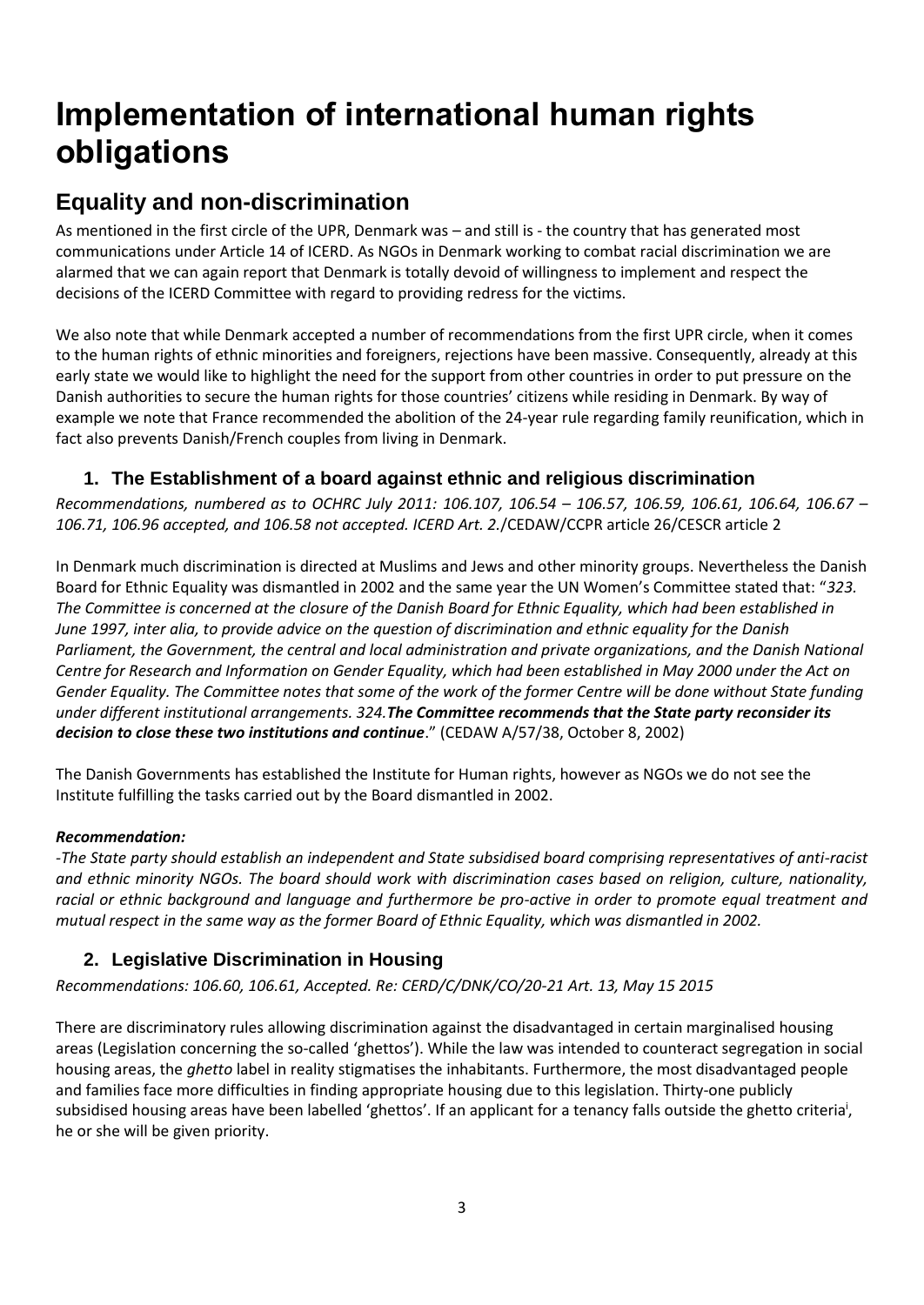Furthermore, municipalities may use a rule about "combined letting", i.e. they can bar applicants who have been on public benefits for the past 6 months from flats in marginalised housing areas and instead offer them another flat. However, an analysis from the Department of Housing showed that of 709 persons denied housing only 28 got a substitute tenancy.

### *Recommendation:*

<span id="page-3-0"></span>*-The State party should repeal all negatively discriminatory legislation in housing concerning the disadvantaged.*

### **3. Anti-discrimination campaigns**

*Recommendations 106.107, 106.54 - 106.57, 106.59, 106.61, 106.64, 106.67 - 106.71, accepted.*

The public discourse in Denmark, especially during the recent general election campaign, has been hard and directed at Muslims and refugees in particular. Especially Muslim girls and women wearing headscarves are accosted or assaulted in the street. Thus focused campaigns are needed to try to reverse negative attitudes.

### *Recommendation:*

*-The State party should ensure that campaigns against discrimination of minorities and people of colour are waged at regular intervals in order to counter racial tensions.*

### <span id="page-3-1"></span>**4. Legislation on the use and monitoring of hate speech on social media**

*Recommendations 106.107, 106.54 - 106.57, 106.59 - 106.62, 106.64, 106.66, 106.68 - 106.70, 106.96, accepted*

Hate speech on the social media is rampant and efforts should be made to control it. E.g. Facebook has very strict rules concerning nudity although pornography is legal in Denmark, whereas the freedom of expression seems to be almost limitless.

### *Recommendation:*

*-The State party should monitor hate speech on the social media and put a Danish law in place for a system of treating complaints of hate speech on the social media and for addressing the owners of the social media and acting promptly after having found hate speech that would possibly be an offence of Section 266b in the Criminal Code.*

# <span id="page-3-2"></span>**5. Discriminatory party platform**

*Recommendations 106.54 - 106.57, 106.59, 106.60, 106.64, 106.71, accepted*

In August 2014 *Venstre*, the Danish Liberal Party, whose leader is expected to become the next prime minister, drafted an immigrant policy, in which they plan to divide immigrants into two groups: Those who can and will integrate into the Danish society (those "integratable") and those who will not and cannot integrate (those "possibly integratable"). The former group comprises EU citizens and EEA citizens plus the nationalities listed in the UNDP's "very high human development index" excluding countries where visas are required (but including all western countries plus e.g. Argentina, Brunei Darussalam, Chile, Israel, Japan, Singapore, and South Korea). All other nationalities are regarded as not willing and unable to integrate into the Danish society. "

### *Recommendations:*

*-The State party should sensitize political parties on how to avoid discriminatory party policies. -The State party should not introduce discriminatory legislation based upon unfounded prejudice against people from most of the world's nations.*

# **6. Discriminatory door policies at nightclubs**

<span id="page-3-3"></span>*Recommendations 106.54 - 106.57, 106.59 - 106.61, 106.64, 106.65, 106.67 - 106.71, accepted, and 106.58 not accepted. /ICERD Art. 2.*

In many cities there are nightclubs with unlawful, unofficial quotas for how many people of colour or foreigners to admit. In a few cases such discrimination has resulted in minor fines to the bouncer, and in even less cases also to the owner of the nightclub.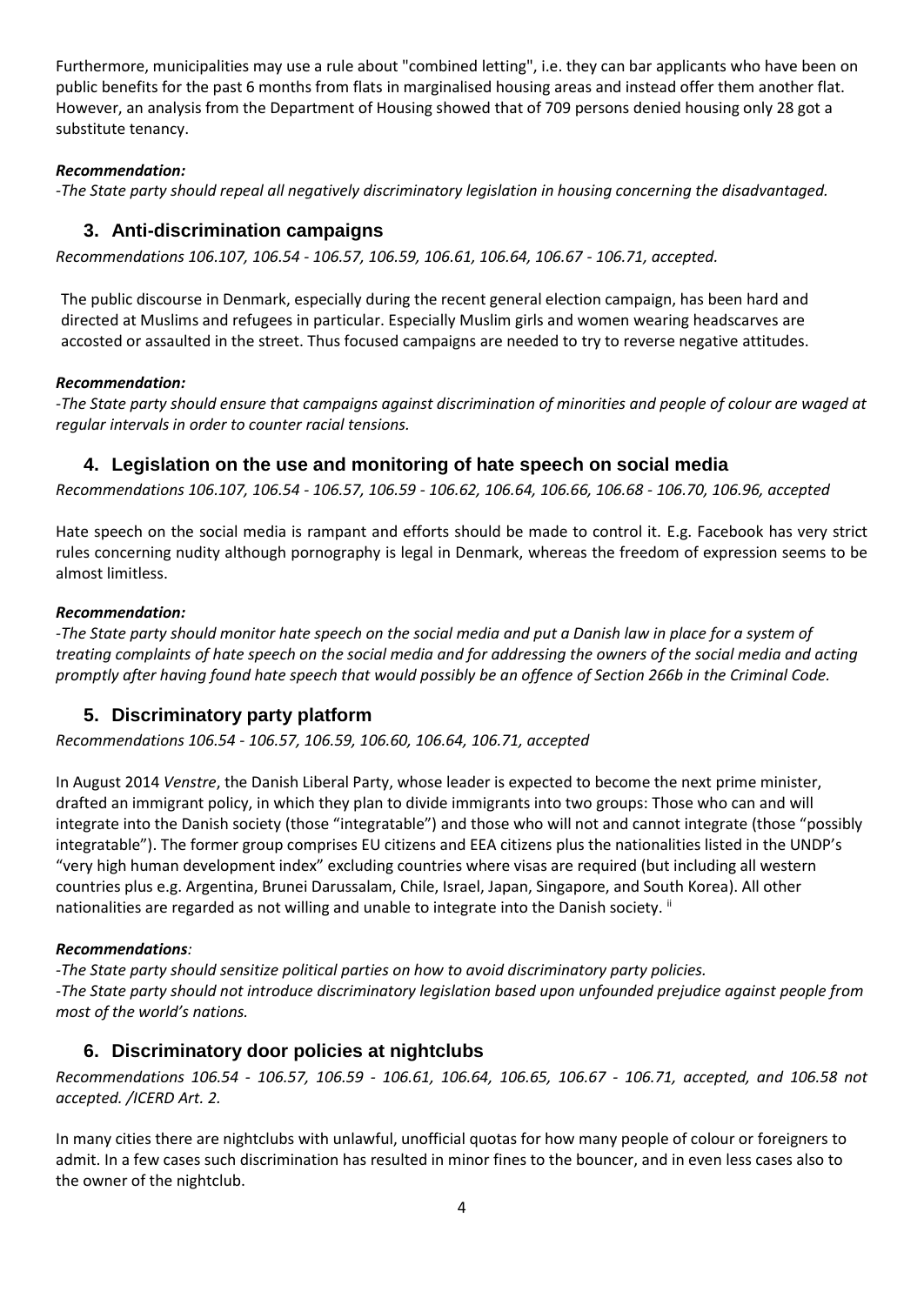In many cases police have insufficient manpower to investigate the offence or neglect to do so, and the victims feel badly treated by the bouncer as well as by the police.

### **Recommendation:**

*- The State Party should not tolerate this kind of discrimination but take responsibility in monitoring, prosecuting and punishing discriminatory door policies.*

# <span id="page-4-0"></span>**Administration of justice, including impunity, and the rule of law**

### <span id="page-4-1"></span>**7. Registration of all cases of hate crimes based on the perception of the victim**

*Recommendations 106.54 - 106.57, 106.61, 106.64, 106.67 - 106.70, accepted, and 106.58 not accepted.*

Since few cases are registered as hate crimes, the police need to be sensitized and trained. However, in e.g. Sweden hate crimes are categorised according to the perception of the victim and not the police officer making the report.

### *Recommendation:*

*- The State party should ensure police registration of all hate crimes as perceived by the victims, thus leaving it to the courts to decide whether a crime is a hate crime.*

### <span id="page-4-2"></span>**8. Public prosecution of hate crimes**

*Recommendations 106.54 - 106.57, 106.59, 106.61, 106.64, 106.67 - 106.70, 106.96, accepted, and 106.58 not accepted. ICERD Art. 4 and 6, Recommendation 9a of CERD/C/DNK/CO/20-21 of 15 May 2015*

The Public Prosecution very often does not press charges in cases perceived by the victims as hate crimes, which leaves the victims without effective remedies. As it is up to the Public Prosecution whether to press charges for hate speech (Section 266 b of the Criminal Code) or for increasing the sentence (section 81 No. 6 of the Criminal Code) for a hate crime.

#### *Recommendations:*

*-In all cases perceived by the victims as hate crimes the State party should ensure registration of the perceived discrimination ground for the crime, and reasons for discontinuation of investigations and withdrawal of charges. -The State party should allow victims to institute criminal proceedings on the hate crime aspect if the Public Prosecutor declines to press charges under the Criminal Code section 81.*

### <span id="page-4-3"></span>**9. Public prosecution of hate speech**

*Recommendations 106.54 - 106.57, 106.59, 106.61, 106.64, 106.67 - 106.70, 106.96, accepted, and 106.58 not accepted. ICERD Art. 4 and 6, Recommendation 9a of CERD/C/DNK/CO/20-21 of 15 May 2015*

Often the Public Prosecutor does not press charges in cases perceived by the victims to be hate crimes, which leaves the victims without effective remedies. As it is up to the Public Prosecution whether to press charges for hate speech (Section 266 b of the Criminal Code) or to press charges for increasing the sentence (section 81 of the Criminal Code) regarding e.g. a violent crime that may be a hate crime.

#### *Recommendations:*

*-In all cases perceived by the victims as hate speech the State party should ensure registration of the perceived discrimination ground for the crime, and reasons for discontinuation of investigations and withdrawal of charges. -The State party should allow the victim to institute criminal proceedings on the hate speech aspect if the Public Prosecutor declines to press charges under section 266b of the Criminal Code.* 

### <span id="page-4-4"></span>**10.Court registration of hate crimes**

*Recommendations 106.54 - 106.57, 106.59, 106.61, 106.64, 106.67 - 106.71, accepted, and 106.58 not accepted.*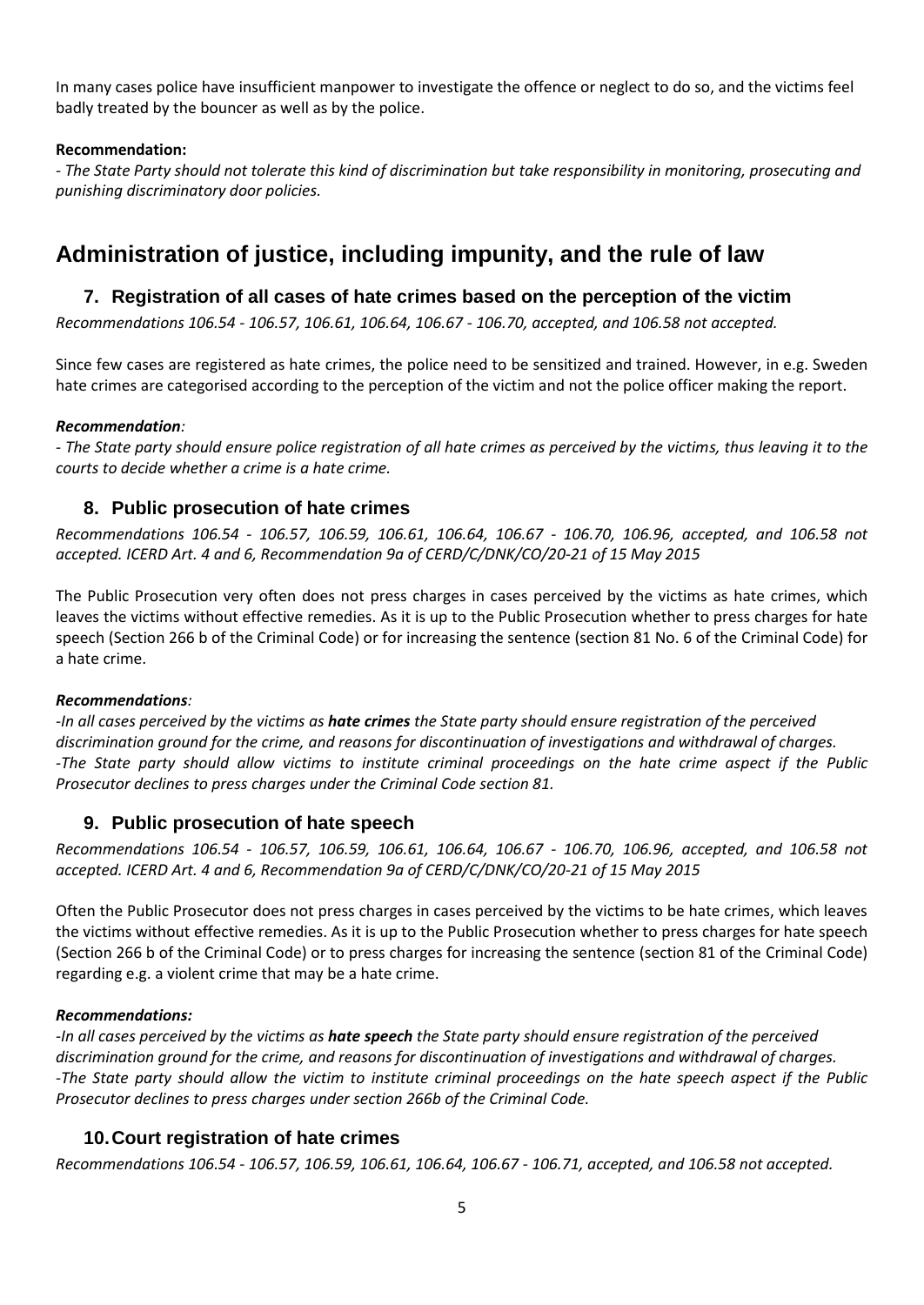Only in 2011 did the Danish courts report cases involving hate crimes. Although Denmark is obliged to report on hate crimes, the Danish courts do not register such crimes and consequently no statistics are available.

### *Recommendation:*

-*The State party should ensure court registration of acquittals, convictions and sentences in cases involving Sections 266b and 81 No. 6 of the Danish Criminal Code.*

### <span id="page-5-0"></span>**11.Ethnic profiling by the police**

*Recommendations 106.55, 106.63, 106.64, and 106.80 accepted.*

In 2007-2008 ethnic profiling by the police was widely used in search and stop zones in Denmark. Ethnic minority men were frisked much more frequently. This created tensions, feelings of discrimination and animosity towards the police among ethnic minorities.

A Bill on immigration control in border areas expected to be passed and a proposal to establish border control on the German border while searching for illegal migrants will presumably increase ethnic profiling.

### *Recommendation:*

*-The State party should prohibit ethnic profiling and sensitize police to use relevant non-discriminating methods.*

# <span id="page-5-2"></span><span id="page-5-1"></span>**Right to marriage and family life - Family reunification**

### **12.The 24-year age limit**

*Recommendations 106.102, 106.103, 106.116, 106.127, 106.129, 106.130 not accepted. CEDAW A/57/38 October 8, 2002*

In 2002 Denmark introduced a ban on family reunification for spouses under the age of 24 years. The UN Women's Committee concluded that: ". *..the Aliens Act, which although gender-neutral, indirectly discriminates against women. And thus recommended that the State party review the Aliens Act and revoke those provisions that are incompatible with the provisions of the Convention*". (A/57/38 October 8, 2002) This was repeated by the Committee in 2009 and in 2015, and also by other international bodies – most recently by ECRI as of 9 June 2015.

### *Recommendation:*

<span id="page-5-3"></span>*-The State party should abolish the rule that both spouses must be aged 24 years before they can be reunified.*

### **13.The combined attachment requirement and the 26-year exception**

*Recommendations 106.102, 106.103, 106.116, 106.129, 106.130 not accepted. CEDAW A/57/38 October 8, 2002*

A couple applying for family reunification must fulfil the requirement that their combined connection to Denmark must be greater than their combined connection to another country. However, this does not apply if one spouse has been a Danish citizen for 26 years or has grown up and resided in Denmark for 26 years.

### *Recommendation:*

*-The State Party should abolish the discriminatory family reunification rule that the couple's combined attachment to Denmark must be greater their combined attachment to another country* 

# <span id="page-5-5"></span><span id="page-5-4"></span>**Freedom of religion**

### **13.No ban on ritual circumcision**

*Recommendations: 106.61, 106.64, 106.67 - 106.71, accepted.*

A very aggressive campaign against boys' circumcision is running in Denmark and seems to receive popular support. The campaign calls for a ban on non-therapeutic circumcision/the introduction of an age limit for male circumcision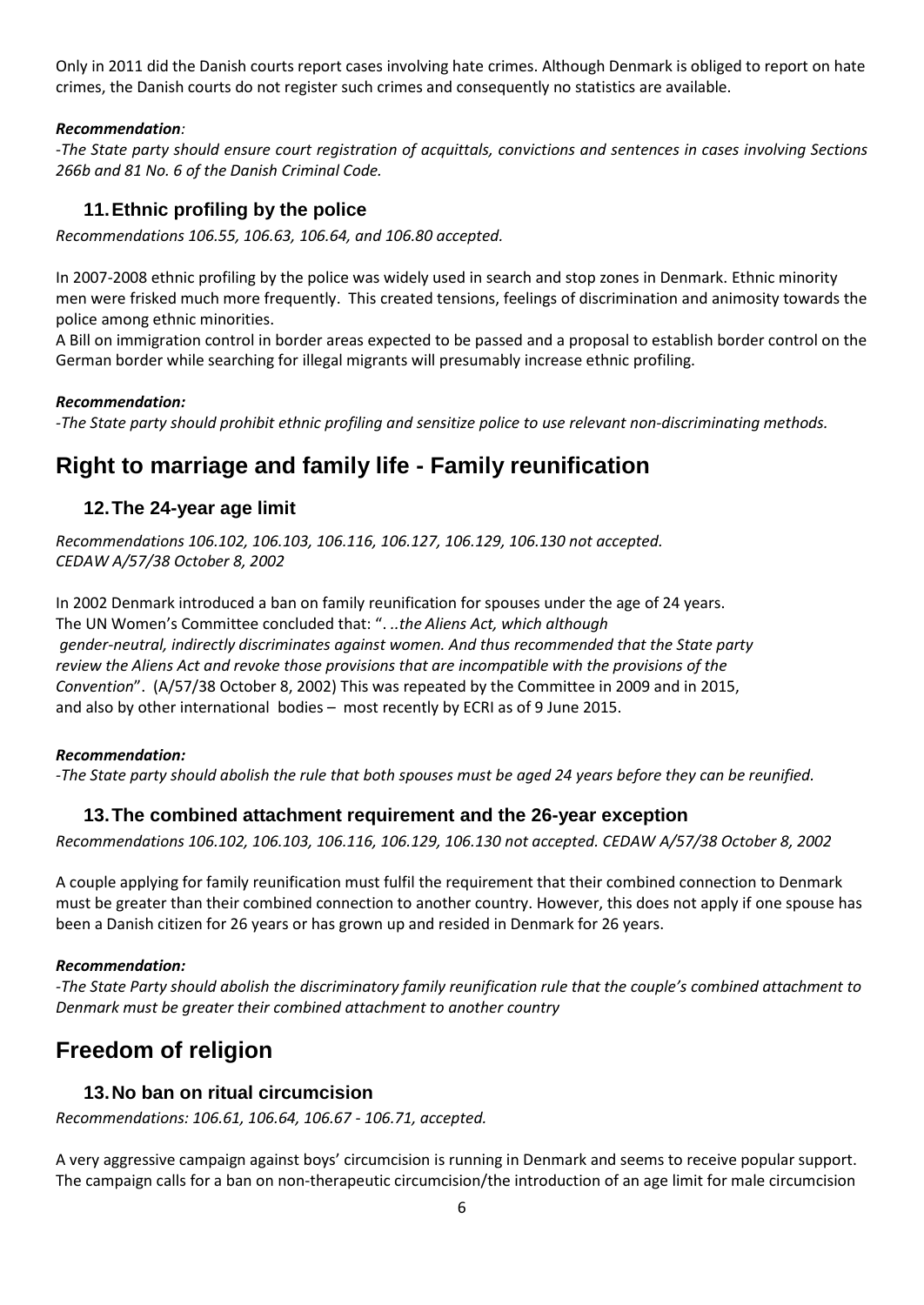and the arguments used centre on the right of the child to an intact body. However, since prophylactic healthrelated circumcision is practically non-existent in Denmark and only Jews and Muslims circumcise their sons - for religious reasons – the campaign *de facto* calls for a ban on ritual circumcision.

### *Recommendation:*

*-The State party should refrain from legislating against ritual male circumcision but preserve the freedom of belief of religious minorities in accordance with the conclusions of the Danish Health and Medicines Authority of April 2013iii .* 

# <span id="page-6-0"></span>**14.Lifting of the ban on religious slaughter**

*Recommendations: 106.61, 106.64, 106.67 - 106.71, accepted.*

Since the religious rules for both halal slaughter and kosher slaughter stress the need for the procedure to be compassionate and respectful towards the animals, the Danish ban on the slaughter of animals without pre-stunning violates the right of religious freedom of Jews and Muslims. The fact that kosher meat may be imported underlines the double standards. Furthermore, the factory farming in Danish agriculture does not take the welfare of the animals into consideration, and castration and tail cutting of pigs can be performed without pain relief.

### *Recommendation:*

*-The State party should lift the ban on slaughter without pre-stunning and abandon all ideas of prohibiting all forms of halal slaughter.*

### <span id="page-6-1"></span>**15.No ban on ritual circumcision**

*Recommendations 106.61, 106.66, 106.67, 106.71, accepted.*

A very aggressive campaign against boys' circumcision has been launched in Denmark and seems to receive popular support. The campaign calls for a ban on non-therapeutic circumcision or the introduction of an age limit for male circumcision and the arguments used centre on the right of the child to an intact body. However, since prophylactic health-related circumcision is practically nonexistent in Denmark and only Jews and Muslims circumcise their sons for religious reasons – the campaign *de facto* calls for a ban on ritual circumcision.

### *Recommendation:*

*The State party should not legislate against ritual circumcision in boys but preserve the freedom of belief of religious minorities in accordance with the conclusions of the National Board of Health of April 2013. iv*

# <span id="page-6-3"></span><span id="page-6-2"></span>**Right to social security and to an adequate standard of living**

# **16.Right to an adequate standard of living**

*Recommendations 106.55, 106.61 accepted. 1951 UN Convention of Refugees Art. 23*

Following the recent general election there will be a change of government. During the election campaign the introduction of very low introductory benefits for refugees was advocated with the specific goal of attracting fewer asylum seekers. In 2002 – 2011 refugees got an introductory benefit of only about half the amount of ordinary benefits. Then the aim was to get refugees to work and become financially independent of the State. An analysis showed that only 14% succeeded in getting jobs.

### *Recommendation:*

*-The State party should not discriminate against refugees but use all positive means to introduce those able to work to the labour market in Denmark in order to secure their integration and preserve their dignity.*

# <span id="page-6-4"></span>**Right to health**

# <span id="page-6-5"></span>**17.Right to use of interpretation in the health care system**

*ICESCR Art. 12*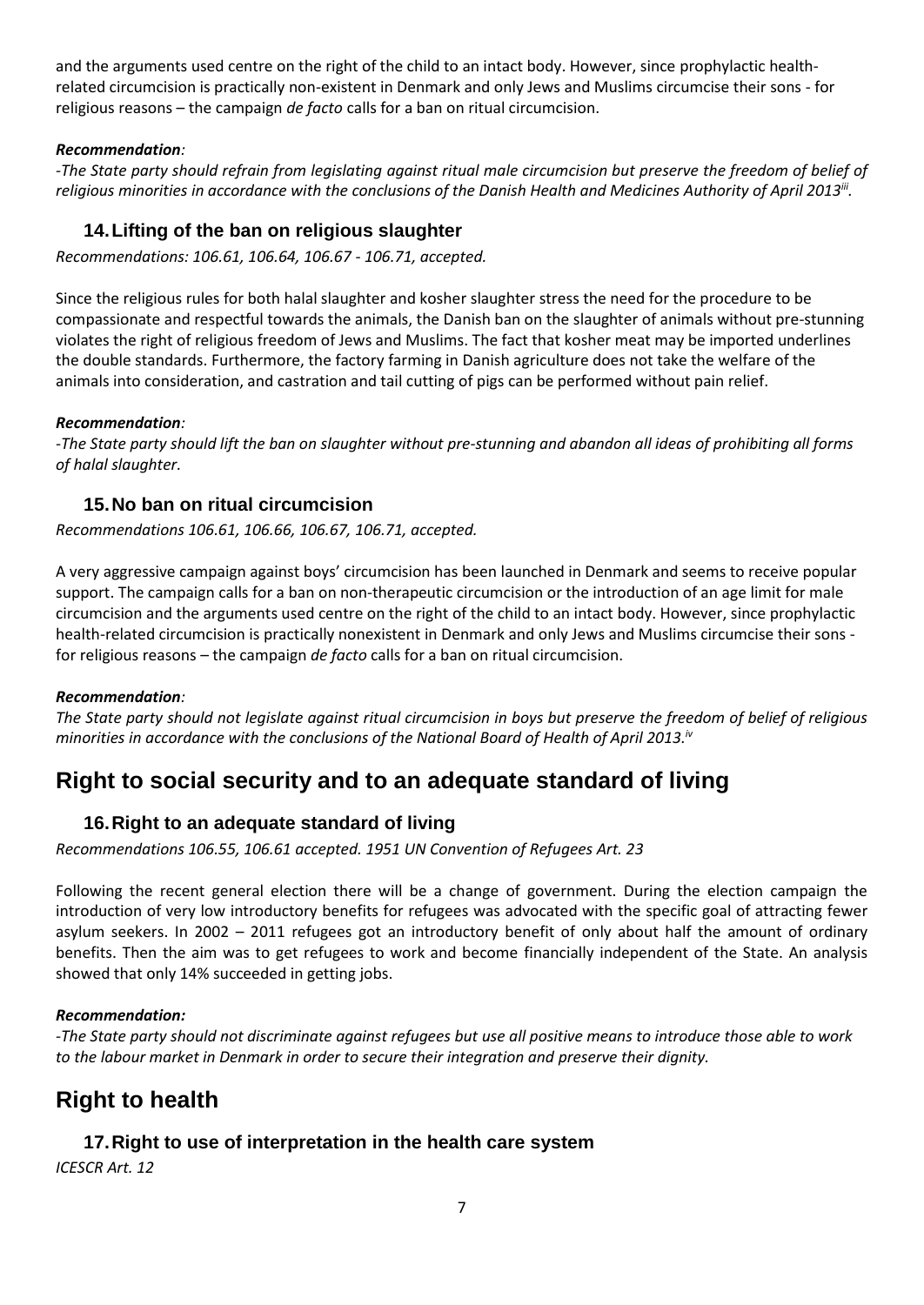Persons who do not master Danish are not entitled to an interpreter in the health care system. The doctor may request an interpreter, paid by the health system, but this is very time-consuming. Often language problems prevent patients from understanding diagnoses or treatment. Minority patients and doctors often mention language problems as the main barrier to a successful treatment.

### **Recommendation:**

*-The State party should ensure patients with insufficient knowledge of Danish the right to request a competent interpreter or interpretation by Skype or other electronic media.*

# <span id="page-7-0"></span>**Migrants, refugees, and asylum-seekers**

### <span id="page-7-1"></span>**18.Right for asylum children to attend government schools**

*CRC Article 28*

Municipalities may allow children in asylum centres to attend government schools, but they have no legal right. By the end of 2014, only 120 out of 1,100 school age children attended government schools while the rest attended asylum schools. Of the children in government schools only 70 were integrated into ordinary classes. Moreover, the education of asylum children is interrupted frequently when the family is moved to other centres. Attending government schools will facilitate the children's learning of the Danish language and allow them to get an education on a level corresponding to that of Danish children.

### *Recommendation:*

<span id="page-7-2"></span>*-The State party should provide children in asylum centres with a legal right to attend government schools.* 

### **19.Non-discrimination regarding citizenship applications**

*CCPR Article 26, "Q vs. Denmark" CCPR Communication no. 2001/2010*

The UN Committee on Human Rights recently found Denmark in violation of CCPR article 26 with regard to a disabled applicant for Danish citizenship. A refugee suffering from PTSD had been unable to pass the Danish tests and was refused dispensation. Consequently, the Committee found Denmark in violation of the covenant (See "Q vs. Denmark" CCPR Communication no. 2001/2010).

#### *Recommendation:*

*-The State party should give disabled refugees and other foreigners applying for citizenship dispensation for requirements they cannot fulfil because of their handicap.*

### <span id="page-7-3"></span>**20.Right to record asylum interviews with the authorities**

*CCPR article 13*

As part of the right to fair trial all asylum interviews by the Danish Immigration Service should be recorded at the asylum seekers' request this since too often incorrect information from the first interview is later used to exclude applicants from receiving refugee status.

### *Recommendation:*

*-The State party should ensure that with the asylum seeker's consent interviews with the Danish Immigration Service are recorded and a copy of the interview is stored by the Danish immigration Service and a copy given to the asylum seeker.* 

**(2991 words)**